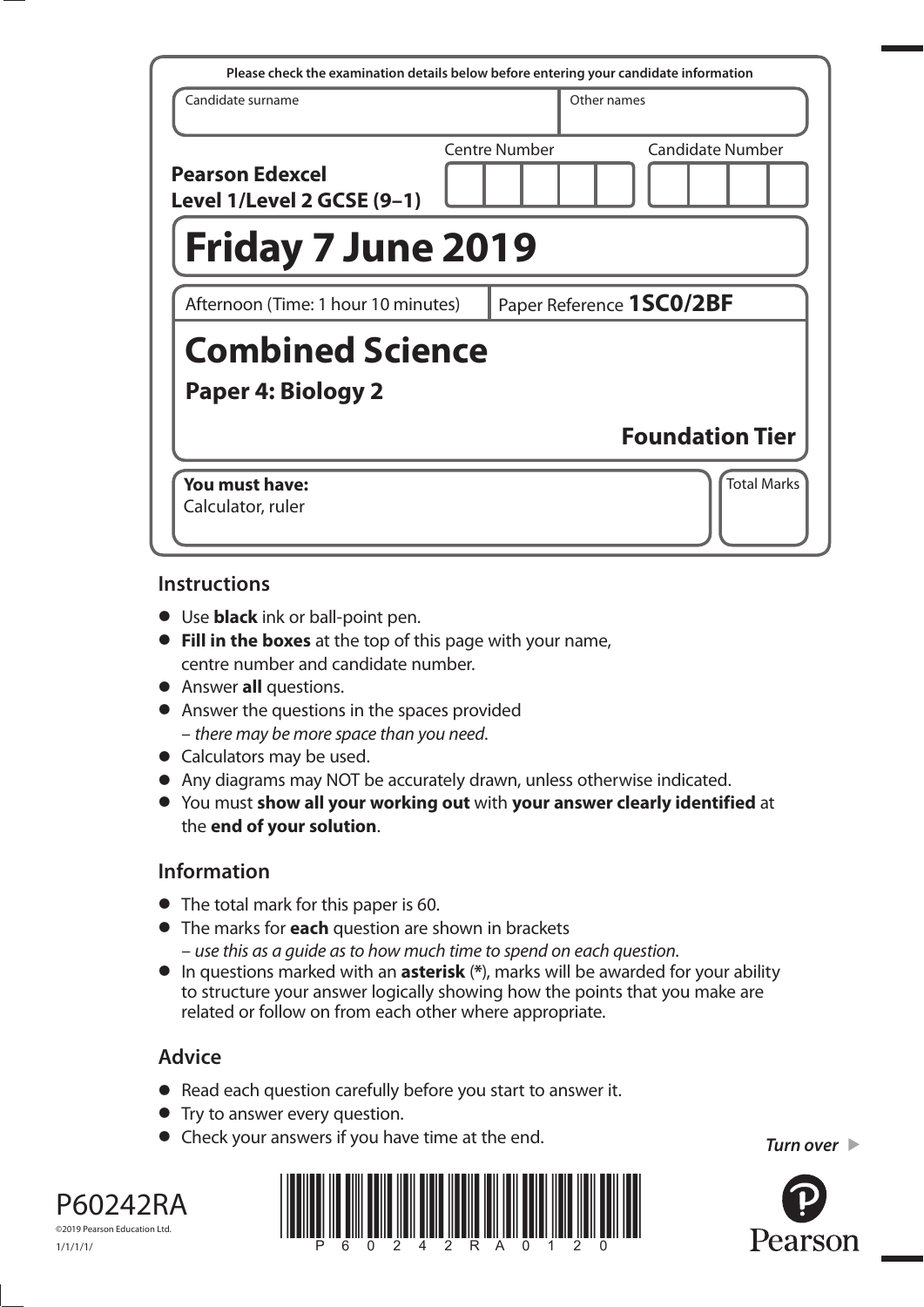

**THIS AREA DO NOT WRITE IN THIS AREA DO NOT WRITE IN THIS AREA DO NOT WRITE IN THIS AREA DO NOT WRITE IN THIS AREA DO NOT WRITE IN THIS AREA DO NOT WRITE IN THE INTERNATIONAL CONTINUES.** 

**DOMORWISHER WIFERSTARE** 

**DONOINMENT HAT IS AREA** 

**DO NOTWRITE IN THE SARE** 

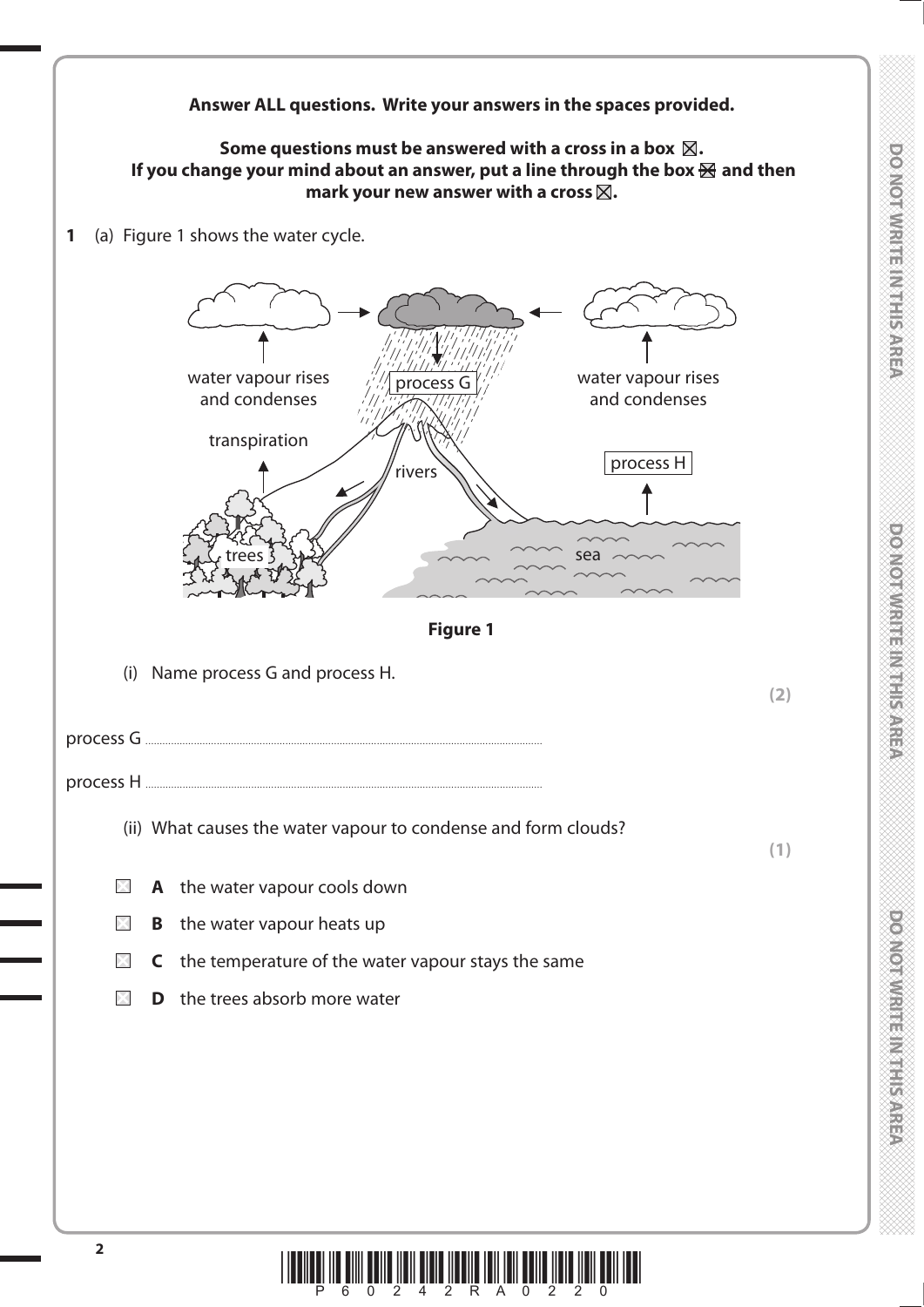(b) Water from rivers is treated before it is safe to drink. Use words from the box to complete the sentences.  $(2)$ filtering fish heating mud pathogens stirring During water treatment, the solids in river water are removed by ..... (c) Figure 2 shows the Canary Islands.





The Canary Islands do not have enough fresh water.

Describe how seawater can be turned into drinking water.

(Total for Question 1 = 7 marks)



 $\overline{\mathbf{3}}$ 

 $(2)$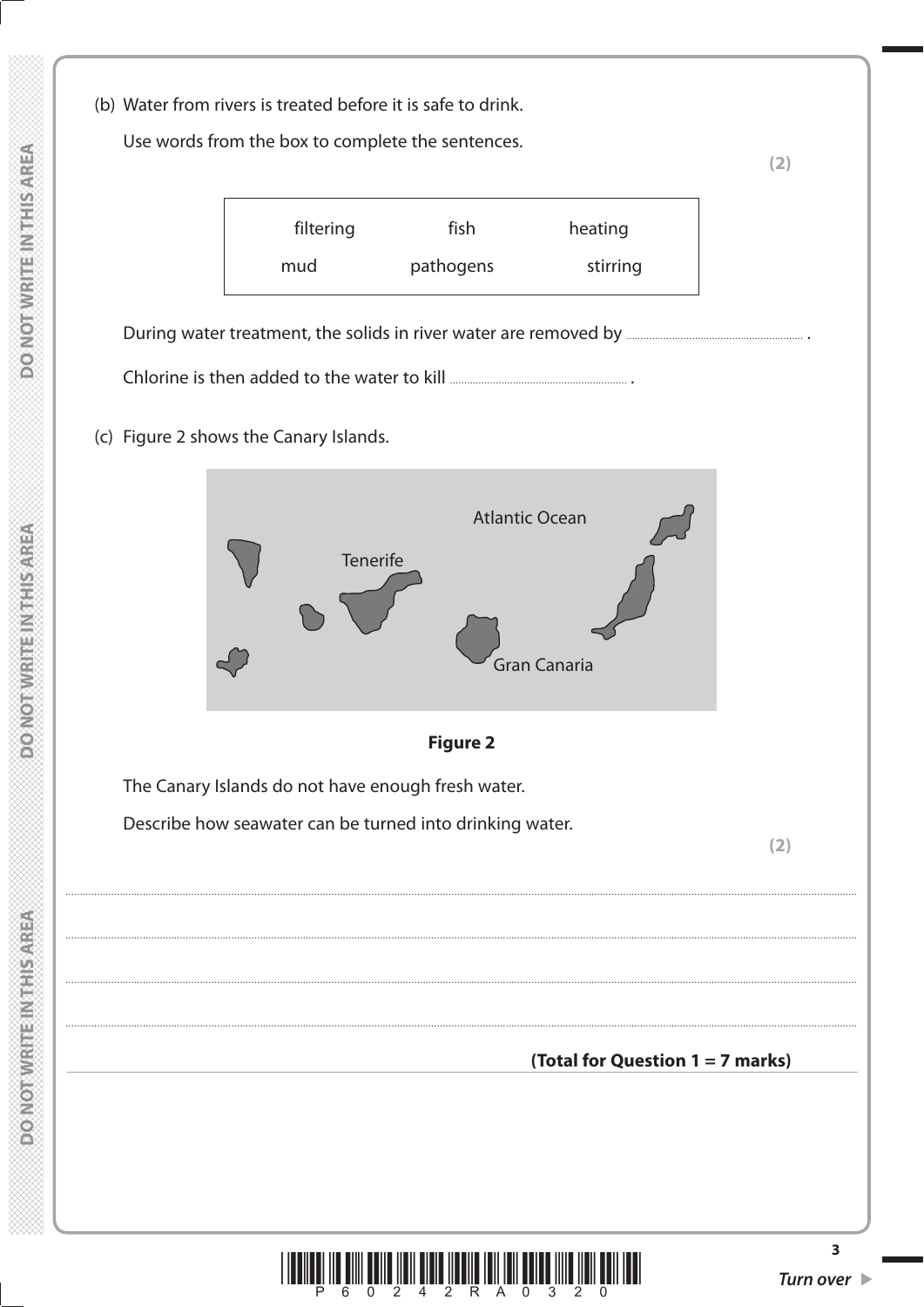

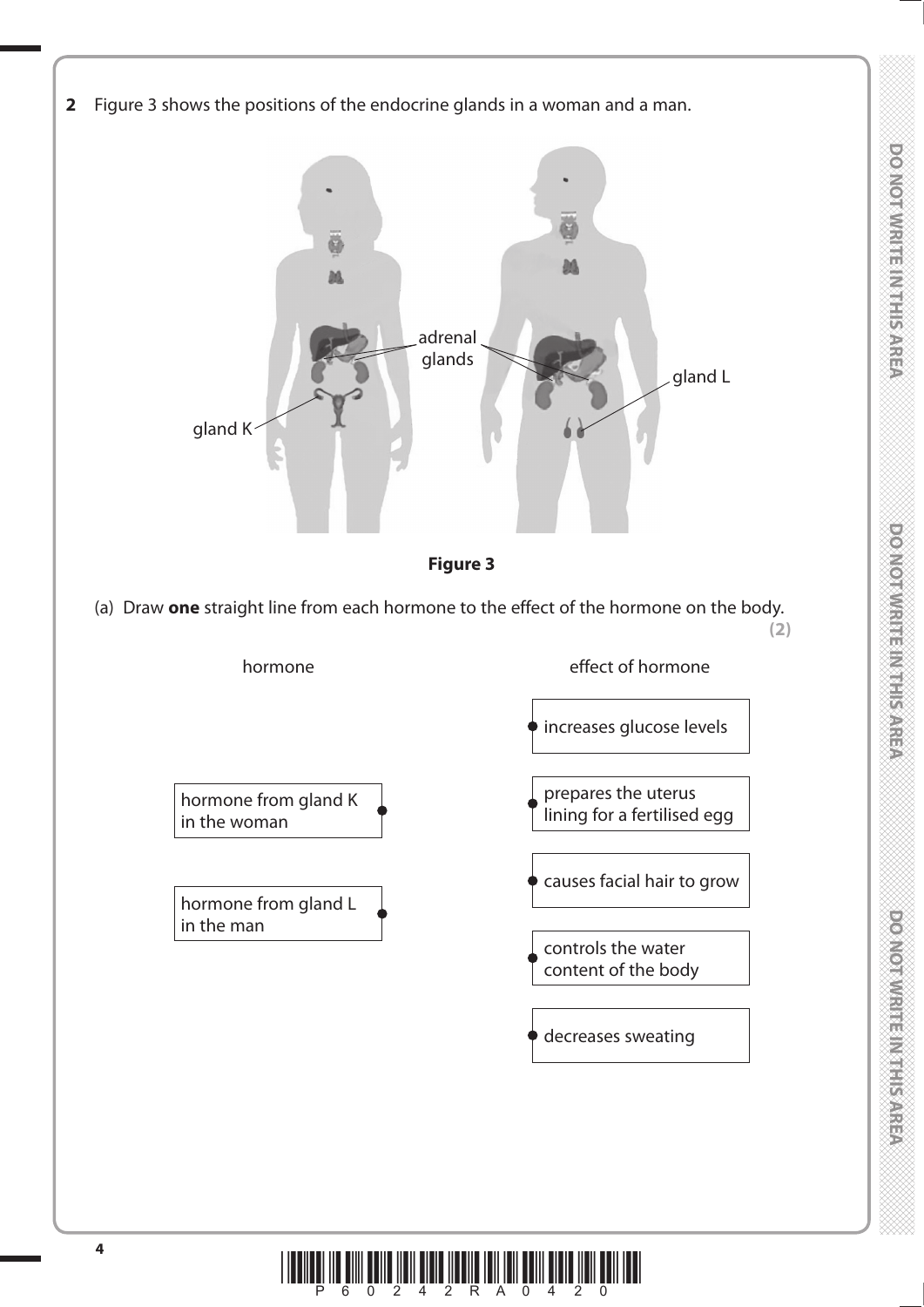(b) How is adrenalin transported from the adrenal glands to its target organs?

- **A** by transpiration
- **B** by osmosis
- **C** dissolved in blood plasma
- **D** carried by red blood cells

(c) What name is given to the process of maintaining the internal body conditions?

**(1)**

**(1)**

- **A** respiration
- **B** diffusion
- **C** digestion
- **D** homeostasis



**5**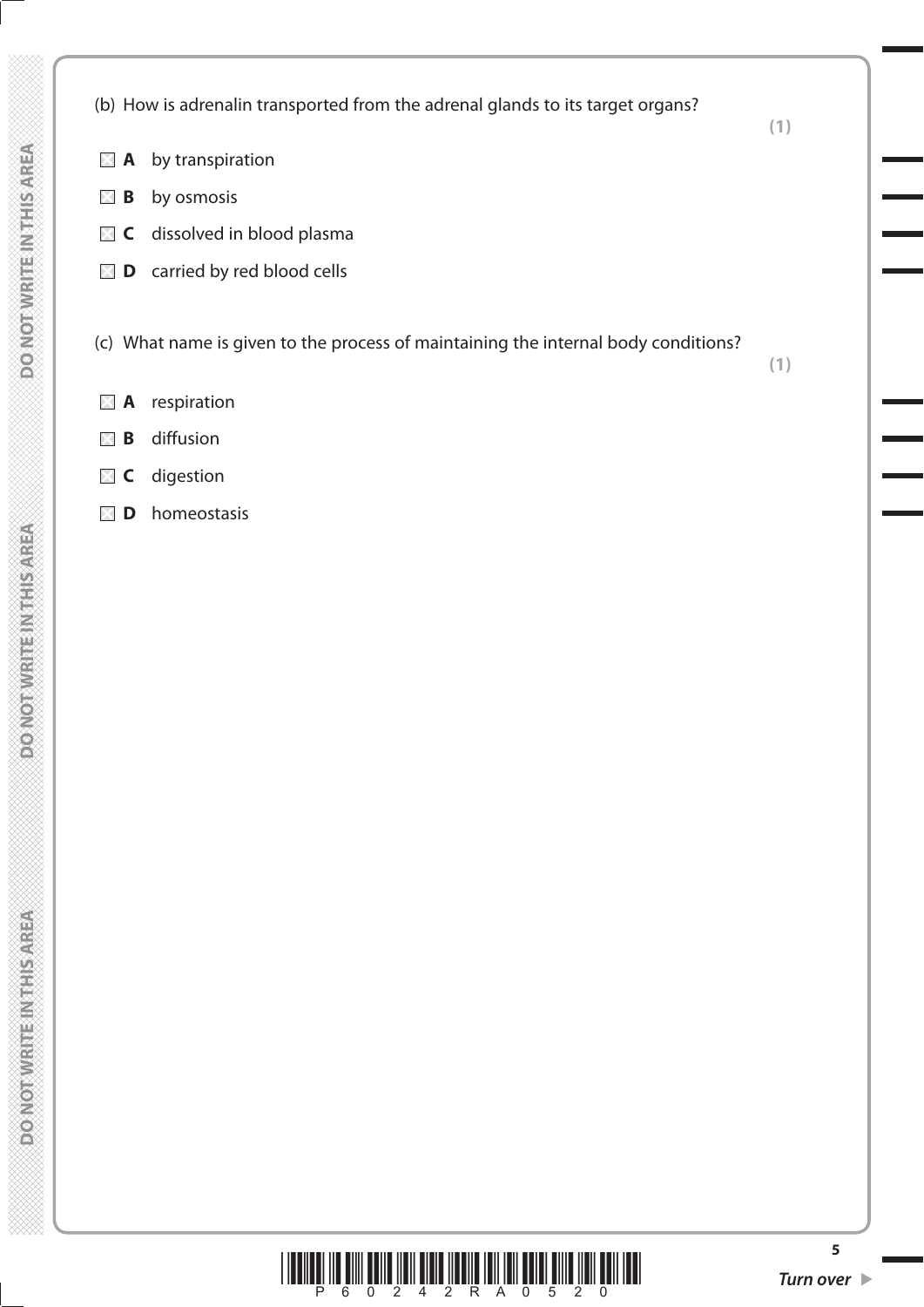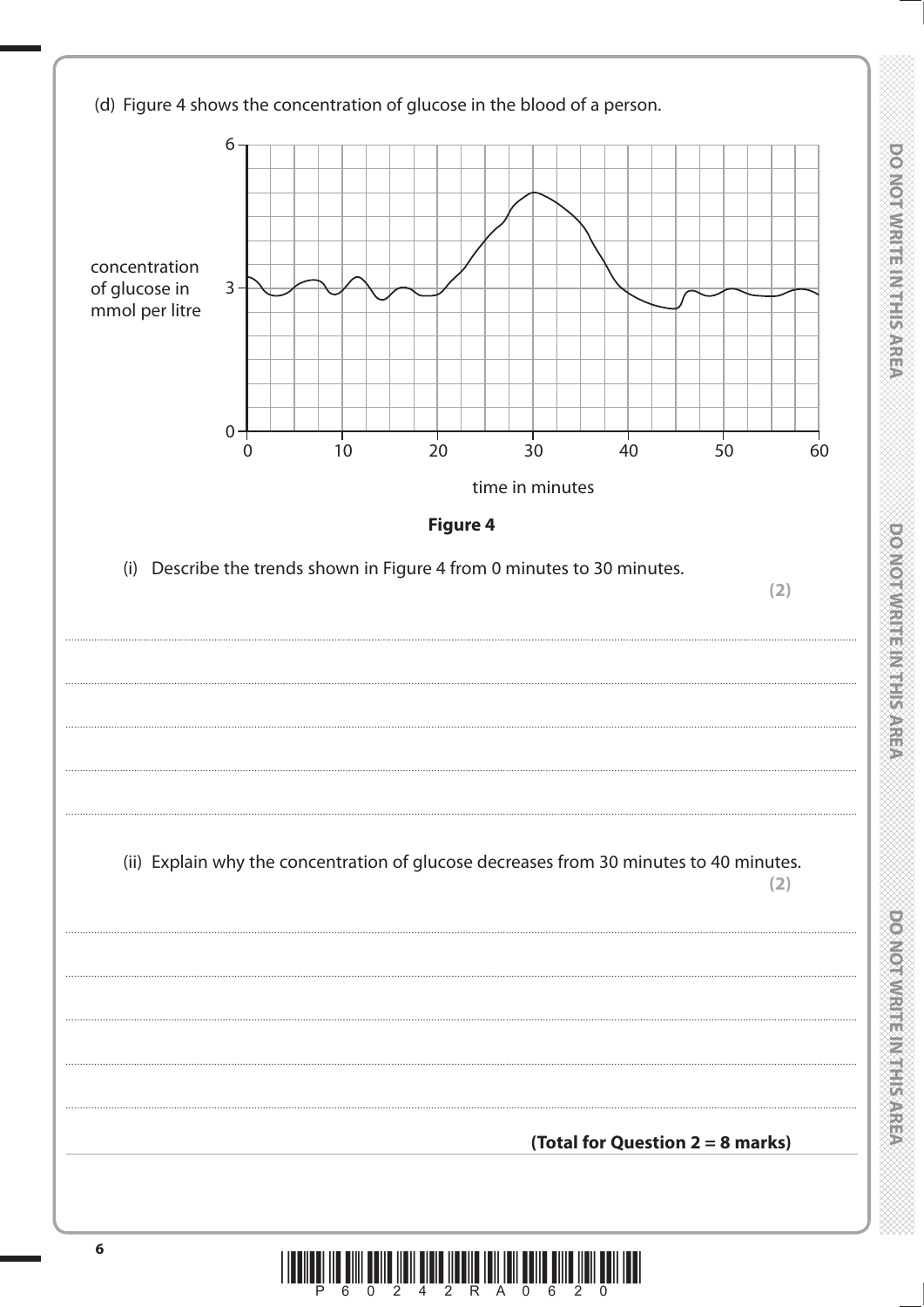(a) Figure 5 shows a cross section of an artery and a vein.  $\overline{\mathbf{3}}$ 





 $\overline{z}$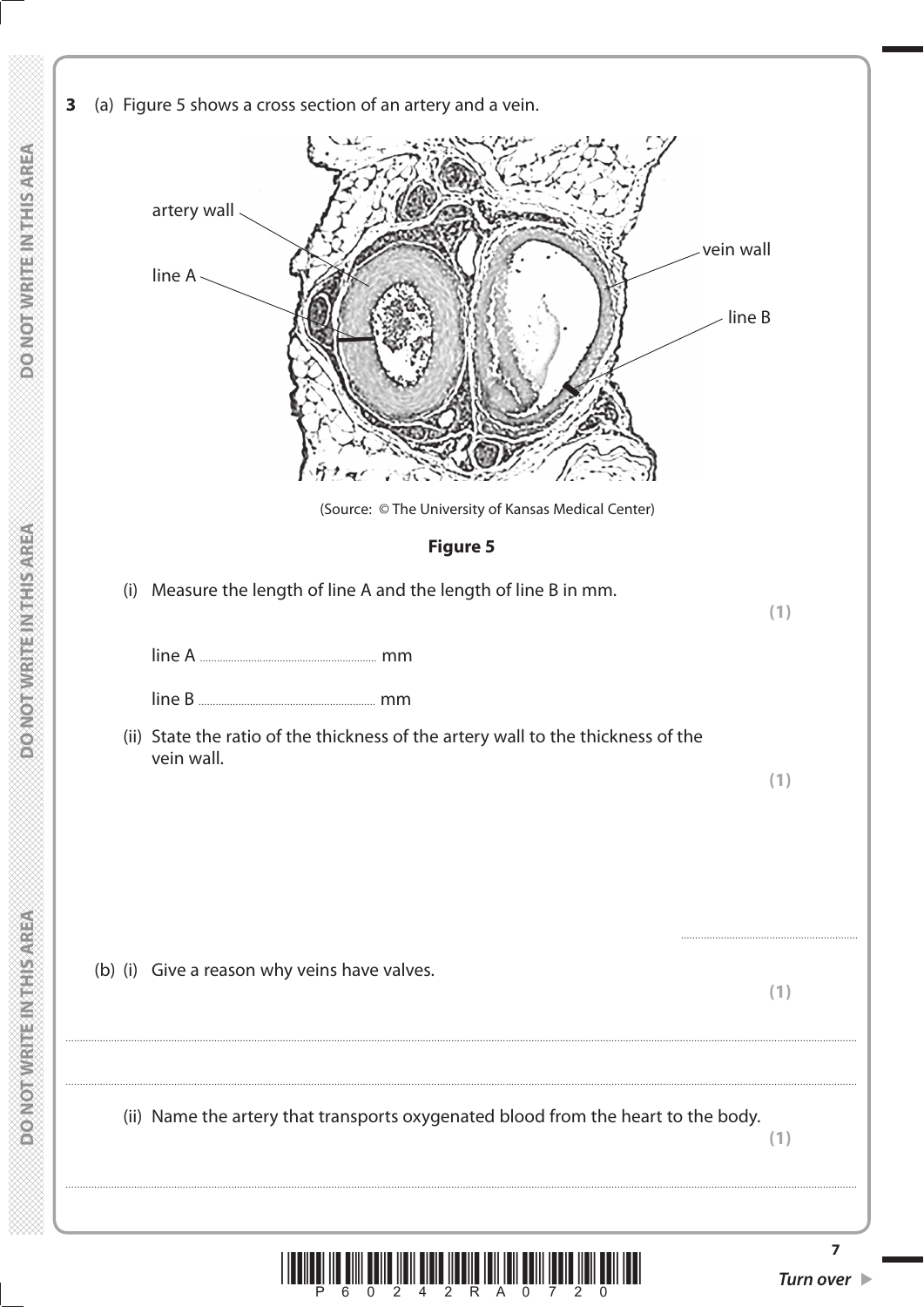DO NOT WRITE IN THIS AREA

**DOOMORAL HEADERS AND STREET** 

(c) A scientist investigated the relationship between exercise and the ability to run at 3 metres per second for 20 minutes.

The scientist collected data from six groups of people. Each group exercised for a different number of hours per week for six months.

There were 100 people in each group.

Figure 6 shows their results.

| group     | number of hours of<br>exercise per week | number of people who could<br>run at 3 metres per second<br>for 20 minutes |
|-----------|-----------------------------------------|----------------------------------------------------------------------------|
| A         |                                         | 9                                                                          |
| R         | $\mathcal{L}$                           | 20                                                                         |
| $\subset$ | 4                                       | 33                                                                         |
|           | 6                                       | 52                                                                         |
| F         | ጸ                                       | 61                                                                         |
| F         |                                         | 62                                                                         |

#### Figure 6

(i) Describe the relationship shown by this data.

 $(2)$ 

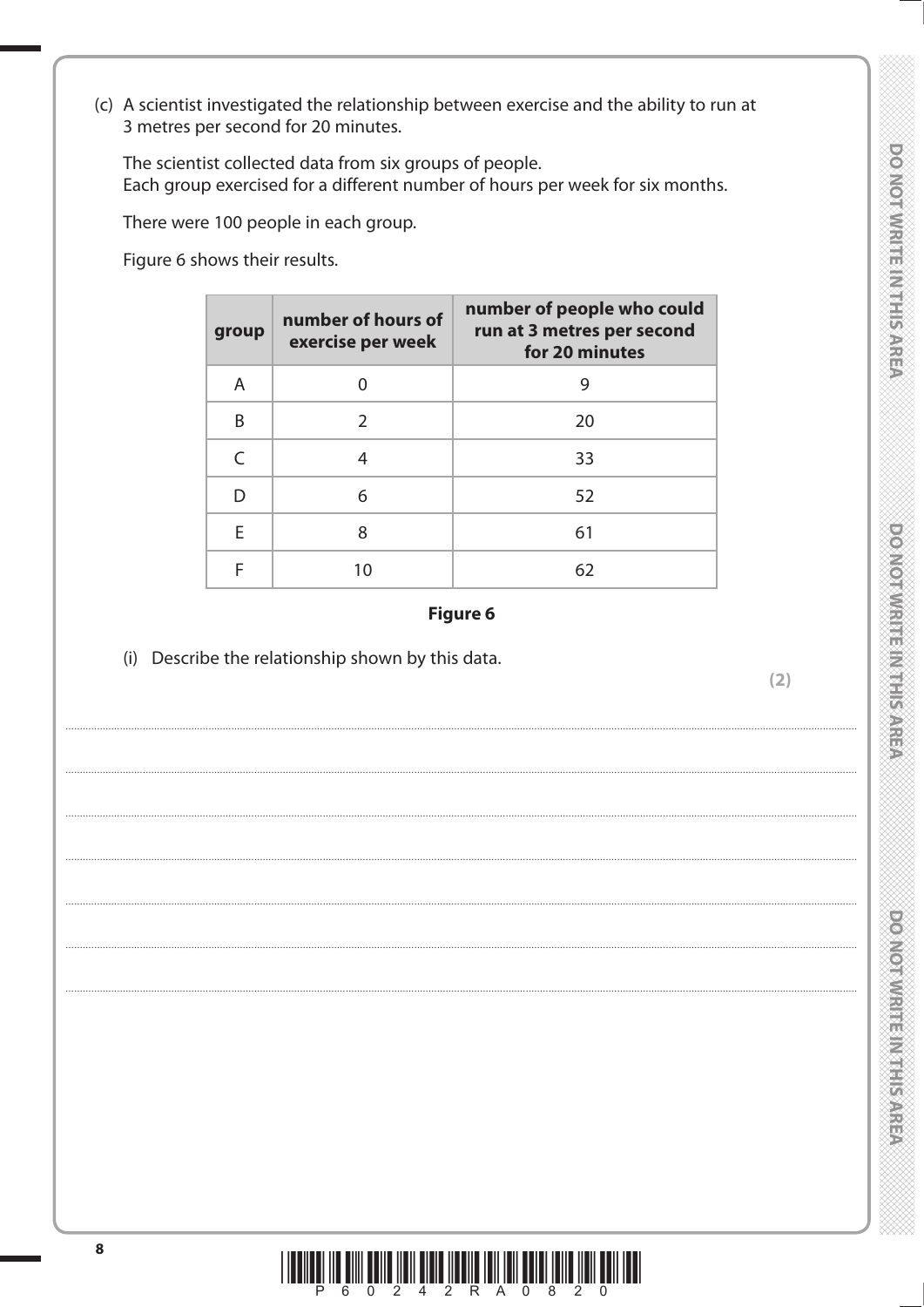|                                 | (ii) Explain why some people's leg muscles tired quickly and developed cramp<br>when they were running. |     |
|---------------------------------|---------------------------------------------------------------------------------------------------------|-----|
|                                 |                                                                                                         | (3) |
|                                 |                                                                                                         |     |
|                                 |                                                                                                         |     |
|                                 |                                                                                                         |     |
| <b>DONOT WRITE IN THIS AREA</b> |                                                                                                         |     |
|                                 |                                                                                                         |     |
|                                 |                                                                                                         |     |
|                                 | (Total for Question 3 = 9 marks)                                                                        |     |
|                                 |                                                                                                         |     |
|                                 |                                                                                                         |     |
|                                 |                                                                                                         |     |
| <b>DOINOTAWREE INTERNATER</b>   |                                                                                                         |     |
|                                 |                                                                                                         |     |
|                                 |                                                                                                         |     |
|                                 |                                                                                                         |     |
|                                 |                                                                                                         |     |
|                                 |                                                                                                         |     |
|                                 |                                                                                                         |     |
|                                 |                                                                                                         |     |
| <b>VERVERING IN THE WEEKS</b>   |                                                                                                         |     |
|                                 |                                                                                                         |     |
|                                 |                                                                                                         |     |
|                                 |                                                                                                         |     |
|                                 |                                                                                                         |     |

Turn over  $\blacktriangleright$ 

 $\overline{9}$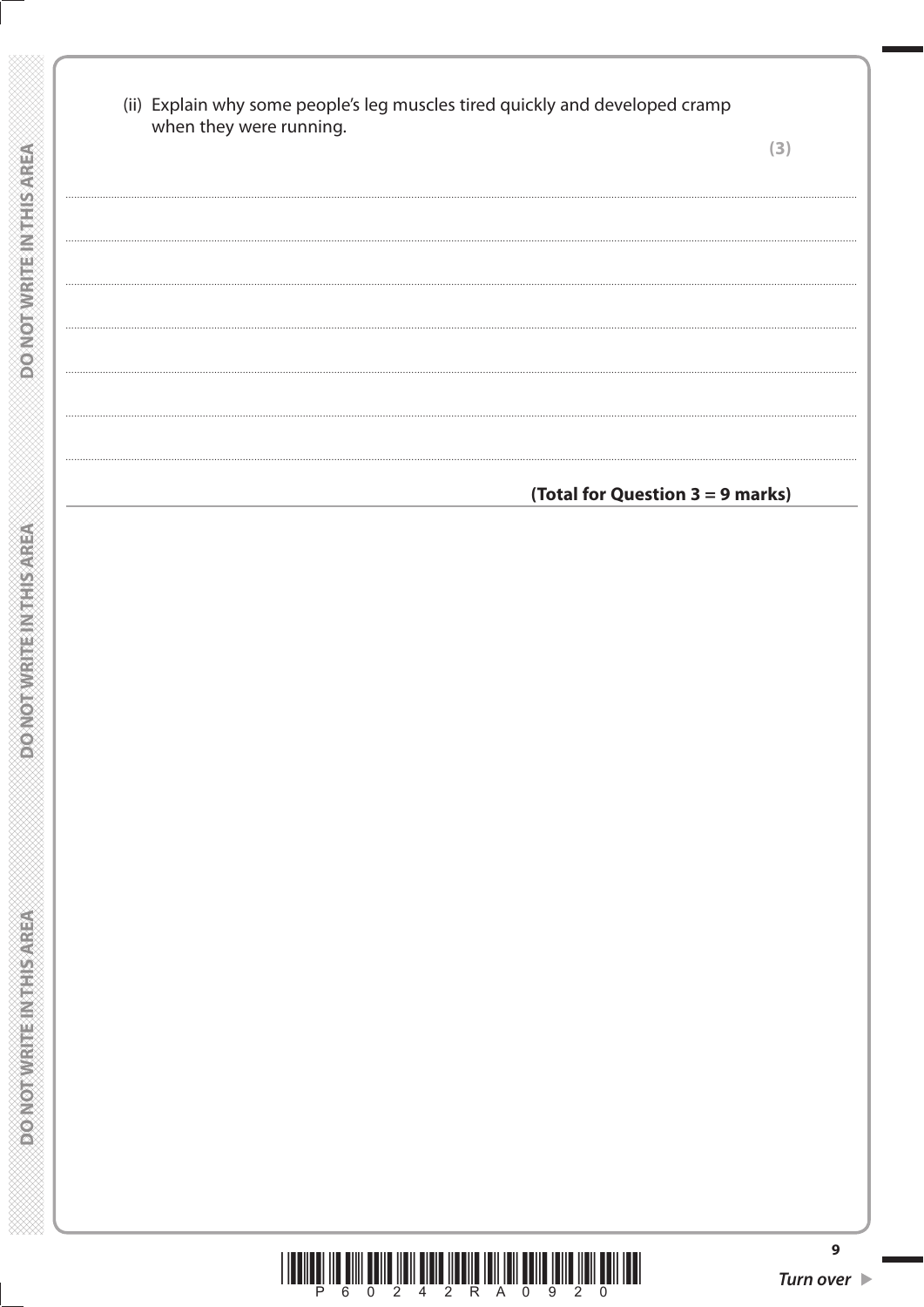**BLANK PAGE**

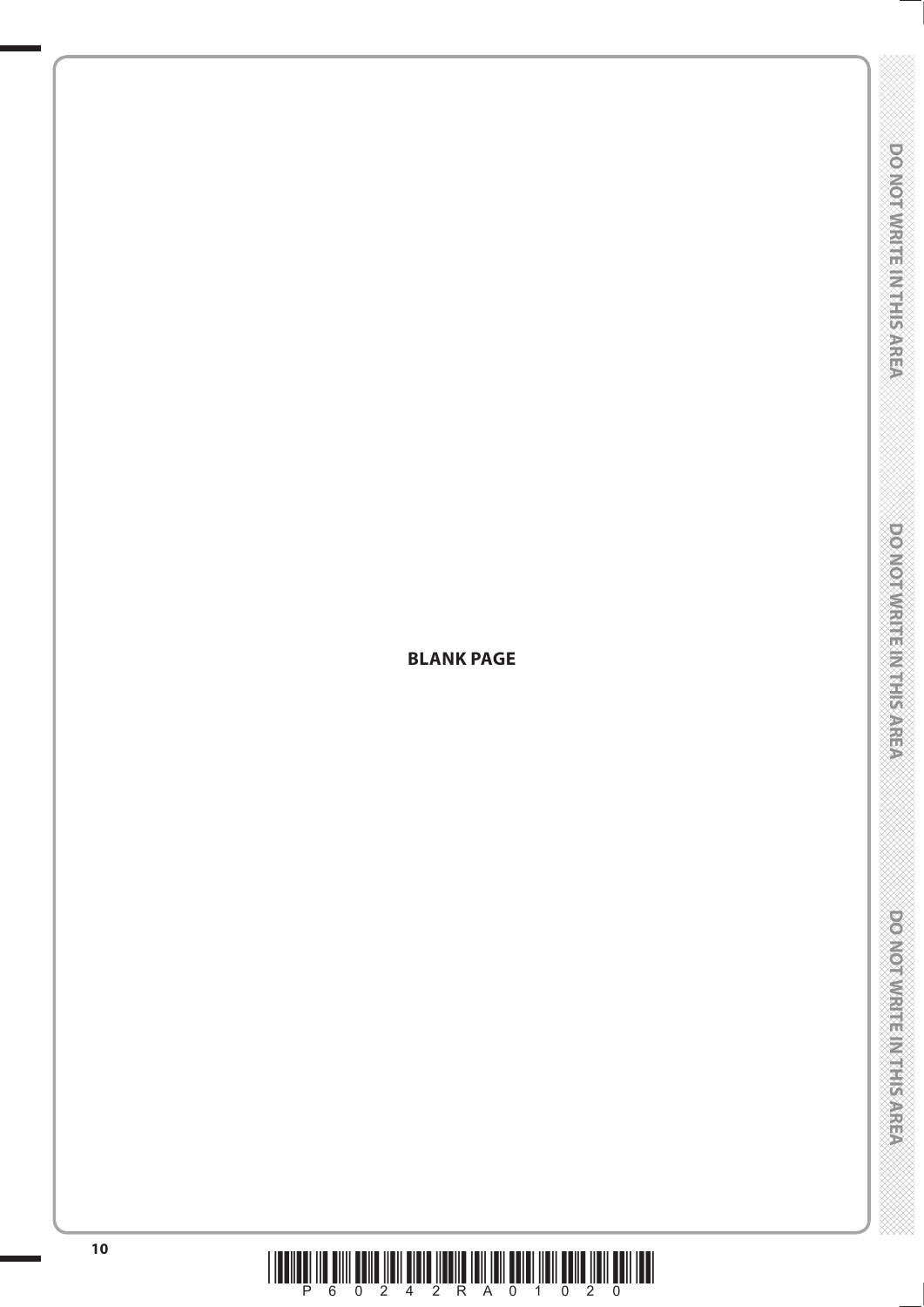**4** Figure 7 shows a plant cell as seen under a light microscope.



(Source: © HERVE CONGE, ISM/SCIENCE PHOTO LIBRARY)

### **Figure 7**

(a) Draw this plant cell in the box below.

Label **three** parts of this cell.

**(4)**



**DONOTWRITE IN THIS AREA**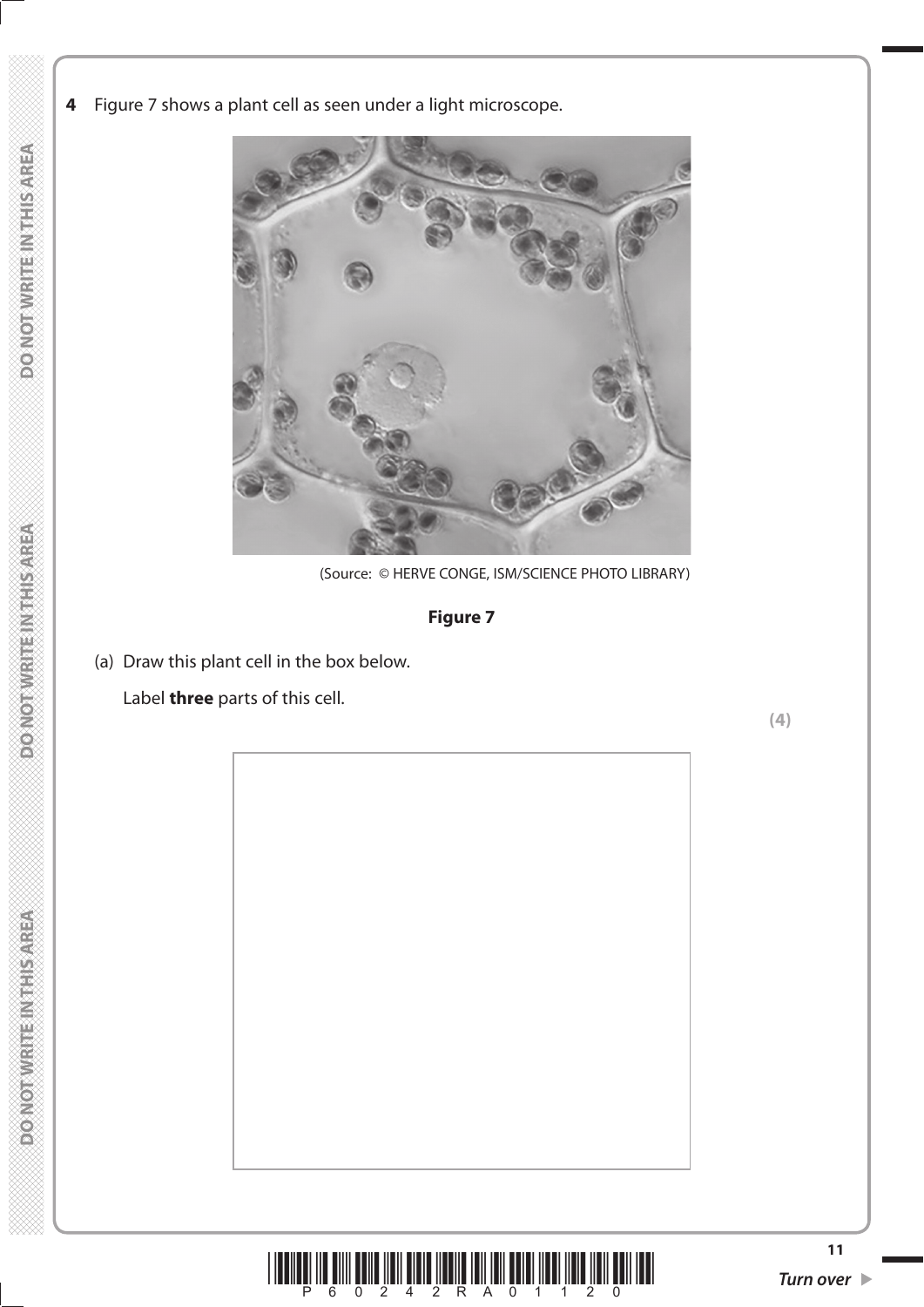**(1)**

**PONONNE HARRY STREET** 

**<sup>12</sup>** \*P60242RA01220\*



The test tubes in the rack contain different concentrations of sodium chloride solution.

The solutions were 0.1 M, 0.2 M, 0.3 M, 0.4 M and 0.5 M sodium chloride solution.

The test tube in the beaker contains distilled water.

There are three potato chips in each of the six test tubes.

 (i) State why the test tube in the beaker only contains distilled water and three potato chips.

.....................................................................................................................................................................................................................................................................................

.....................................................................................................................................................................................................................................................................................





- **B** make proteins
- **C** photosynthesis
- **D** store water
- (c) A student wanted to investigate the movement of water into and out of cells in potatoes. The student had the equipment shown in Figure 8.

What is the function of mitochondria in a plant cell?

(b) Mitochondria cannot be seen with a light microscope.

**A** respiration

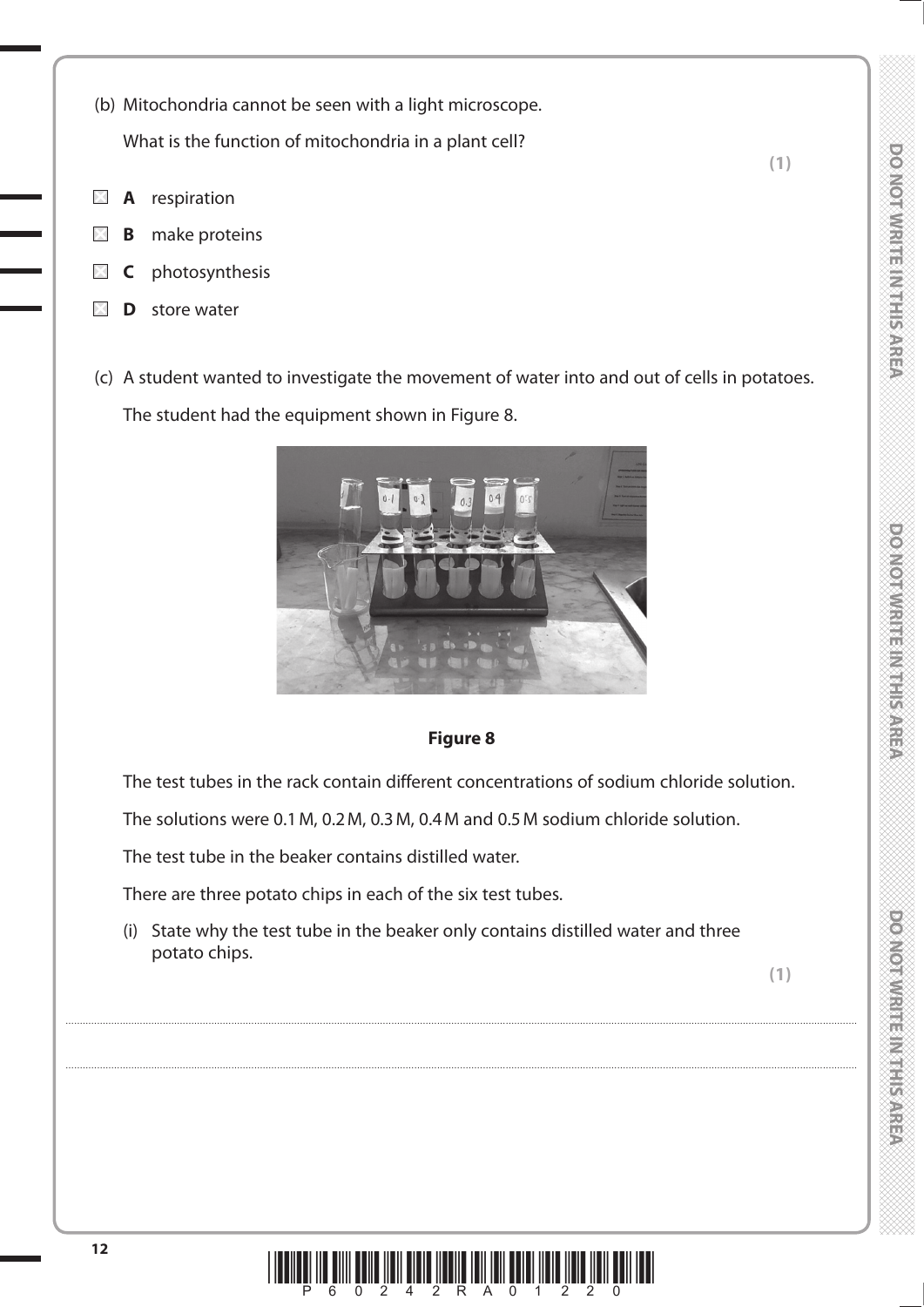| (ii) State two variables that need to be controlled in this investigation.   | (2) |
|------------------------------------------------------------------------------|-----|
|                                                                              |     |
|                                                                              |     |
|                                                                              |     |
|                                                                              |     |
| (iii) Explain why the chips in the 0.5 M sodium chloride solution lost mass. | (3) |
|                                                                              |     |
|                                                                              |     |
|                                                                              |     |
|                                                                              |     |
|                                                                              |     |
|                                                                              |     |
| (Total for Question 4 = 11 marks)                                            |     |
|                                                                              |     |
|                                                                              |     |
|                                                                              |     |
|                                                                              |     |
|                                                                              |     |
|                                                                              |     |
|                                                                              |     |
|                                                                              |     |
|                                                                              |     |
|                                                                              |     |
|                                                                              |     |
|                                                                              |     |

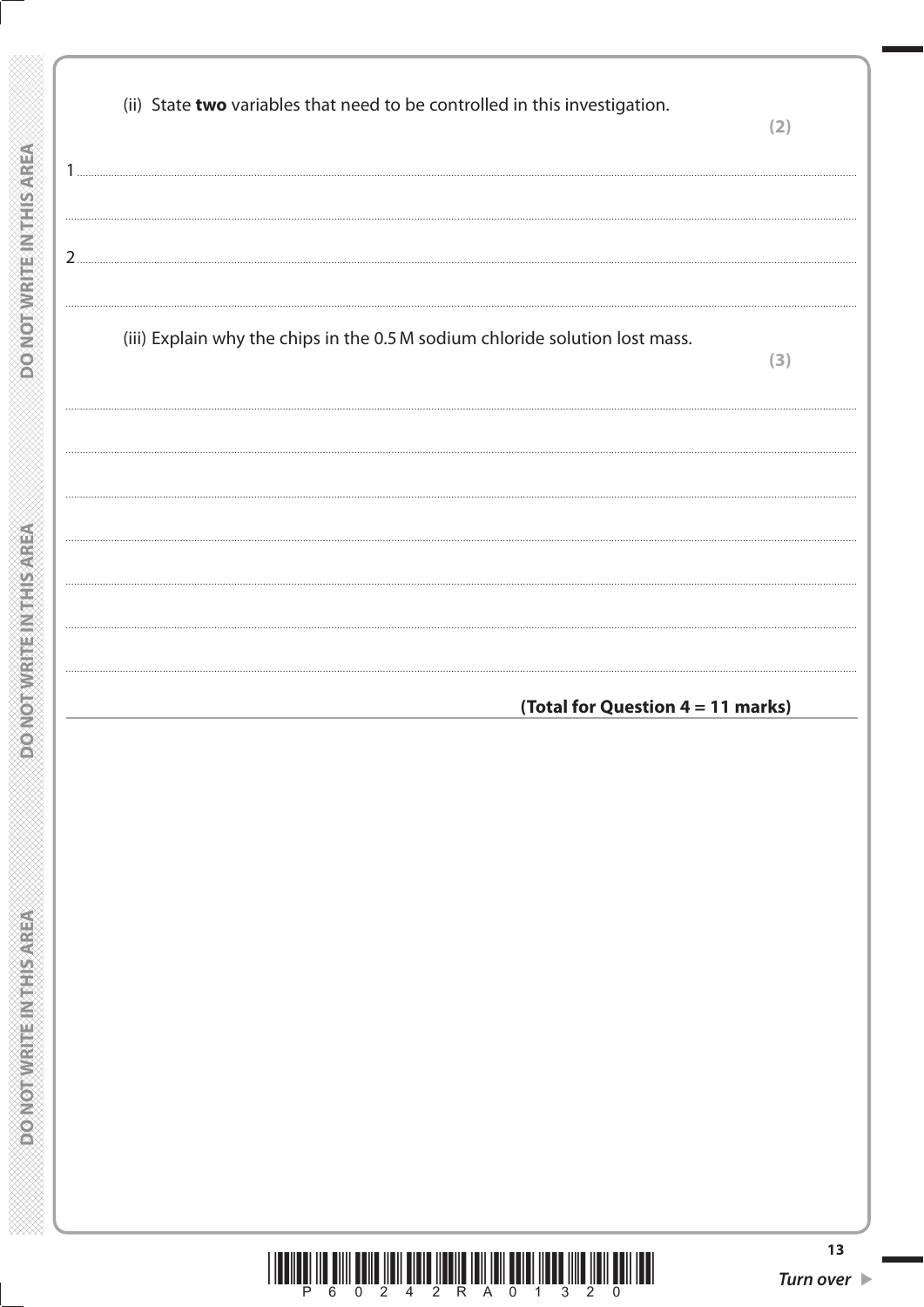(a) A student was investigating the populations of organisms in a garden.  $5\overline{)}$ 

Figure 9 shows the estimates of the number and biomass of some of the organisms in the garden.

| organism          | number | mean biomass of<br>each organism<br>in grams | biomass of<br>population<br>in grams |
|-------------------|--------|----------------------------------------------|--------------------------------------|
| cabbages (plants) | 80     | 70                                           | 5600                                 |
| earthworms        | 620    | 3.4                                          |                                      |
| slugs             | 30     | 4.1                                          | 123                                  |
| hedgehogs         |        | 620                                          | 620                                  |
| squirrels         |        | 600                                          | 1200                                 |

#### **Figure 9**

(i) Calculate the biomass of the population of earthworms in the garden.

 $(1)$ 

(ii) Hedgehogs eat slugs and earthworms. Slug pellets were used to kill the slugs.

Explain how killing the slugs would affect the population of earthworms in this garden.

DO NOT WRITE IN THIS AREA

**DOOMORATION STATES AND STATES** 

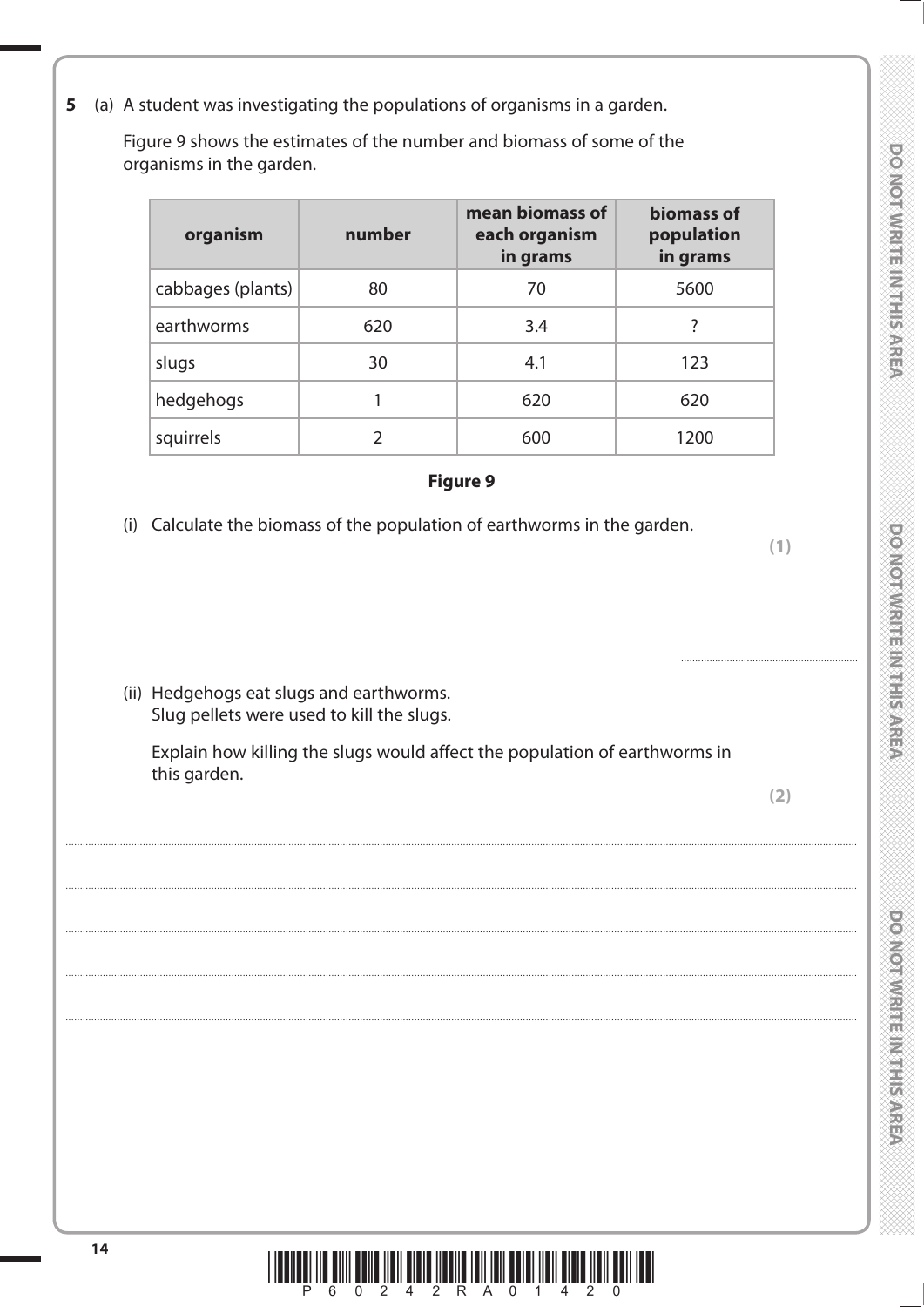| (iii) Describe a method that could be used to estimate the population of slugs in<br>the garden. | (3) |
|--------------------------------------------------------------------------------------------------|-----|
|                                                                                                  |     |
|                                                                                                  |     |
|                                                                                                  |     |
|                                                                                                  |     |
|                                                                                                  |     |
|                                                                                                  |     |
|                                                                                                  |     |
|                                                                                                  |     |
|                                                                                                  |     |
| (b) Explain how cabbages, earthworms and squirrels contribute to the carbon cycle.               | (3) |
|                                                                                                  |     |
|                                                                                                  |     |
|                                                                                                  |     |
|                                                                                                  |     |
|                                                                                                  |     |
|                                                                                                  |     |
|                                                                                                  |     |
|                                                                                                  |     |
|                                                                                                  |     |
| (c) State three ways the concentration of nitrates in soil can be increased.                     | (3) |
| 1                                                                                                |     |
|                                                                                                  |     |
|                                                                                                  |     |
| 2                                                                                                |     |
|                                                                                                  |     |
| 3                                                                                                |     |
|                                                                                                  |     |
| (Total for Question 5 = 12 marks)                                                                |     |
|                                                                                                  |     |

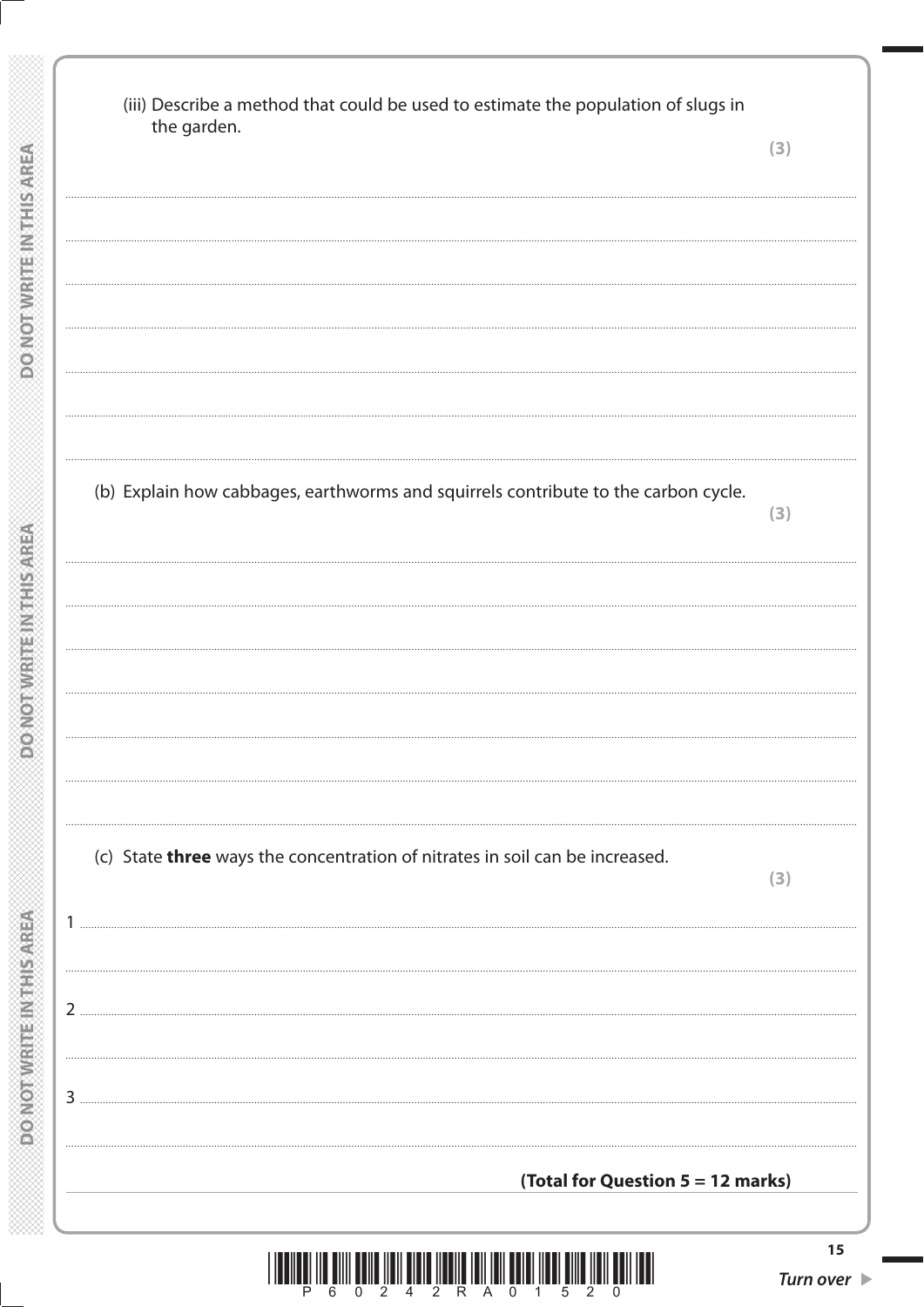**THIS AREA DO NOT WRITE IN THIS AREA DO NOT WRITE IN THIS AREA DO NOT WRITE IN THIS AREA DO NOT WRITE IN THIS AREA DO NOT WRITE IN THIS AREA DO NOT WRITE IN THE INTERNATIONAL CONTINUES. DOOMORAL HEARTH STATE** 

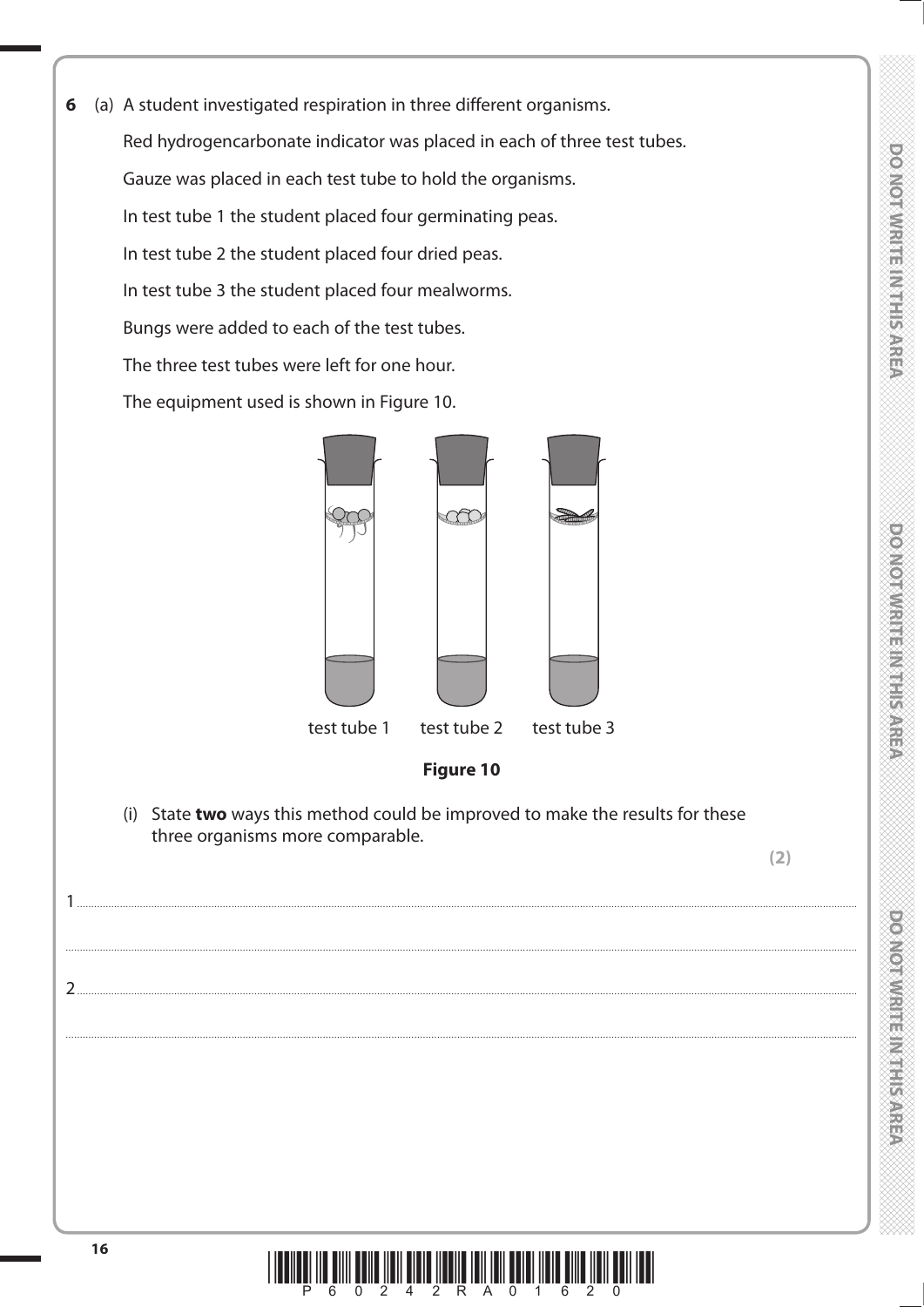|     |   | carbon dioxide is present. | (b) Hydrogencarbonate indicator changes from red to yellow when more<br>The results for this investigation are shown in Figure 11.       |
|-----|---|----------------------------|------------------------------------------------------------------------------------------------------------------------------------------|
|     |   | organisms                  | colour of hydrogencarbonate indicator                                                                                                    |
|     |   | germinating peas           | yellow                                                                                                                                   |
|     |   | dried peas                 | red                                                                                                                                      |
|     |   | mealworms                  | yellow                                                                                                                                   |
| (i) |   | the dried peas.            | <b>Figure 11</b>                                                                                                                         |
|     |   |                            |                                                                                                                                          |
|     |   |                            | (ii) How was the carbon dioxide produced in this investigation?                                                                          |
|     | A | by photosynthesis          |                                                                                                                                          |
|     | B |                            | when glucose is broken down in the presence of oxygen                                                                                    |
|     | C |                            | Explain why the result for the germinating peas is different from the result for<br>when glucose is broken down in the absence of oxygen |

(ii) Describe a suitable control for this investigation.



 $(2)$ 

 $(2)$ 

 $(1)$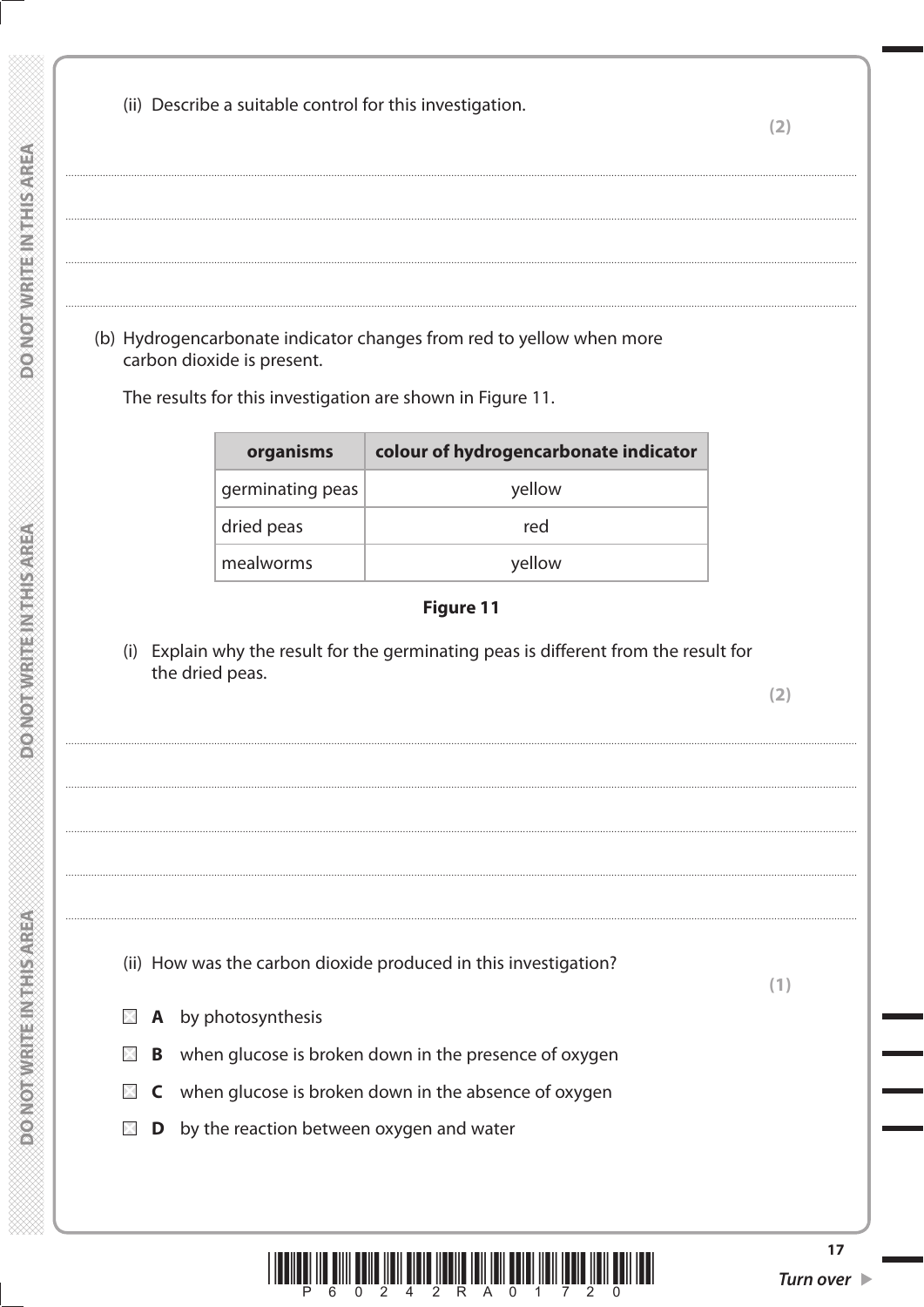| *(c) Carbon dioxide is carried in blood plasma.<br>Human blood also contains red blood cells and white blood cells. |                                   |  |
|---------------------------------------------------------------------------------------------------------------------|-----------------------------------|--|
| Explain how the structure of red blood cells and white blood cells is related to<br>their function.                 |                                   |  |
|                                                                                                                     | (6)                               |  |
|                                                                                                                     |                                   |  |
|                                                                                                                     |                                   |  |
|                                                                                                                     |                                   |  |
|                                                                                                                     |                                   |  |
|                                                                                                                     |                                   |  |
|                                                                                                                     |                                   |  |
|                                                                                                                     |                                   |  |
|                                                                                                                     |                                   |  |
|                                                                                                                     |                                   |  |
|                                                                                                                     |                                   |  |
|                                                                                                                     |                                   |  |
|                                                                                                                     |                                   |  |
|                                                                                                                     |                                   |  |
|                                                                                                                     |                                   |  |
|                                                                                                                     |                                   |  |
|                                                                                                                     |                                   |  |
|                                                                                                                     |                                   |  |
|                                                                                                                     |                                   |  |
|                                                                                                                     |                                   |  |
|                                                                                                                     |                                   |  |
|                                                                                                                     |                                   |  |
|                                                                                                                     |                                   |  |
|                                                                                                                     | (Total for Question 6 = 13 marks) |  |
|                                                                                                                     | <b>TOTAL FOR PAPER = 60 MARKS</b> |  |

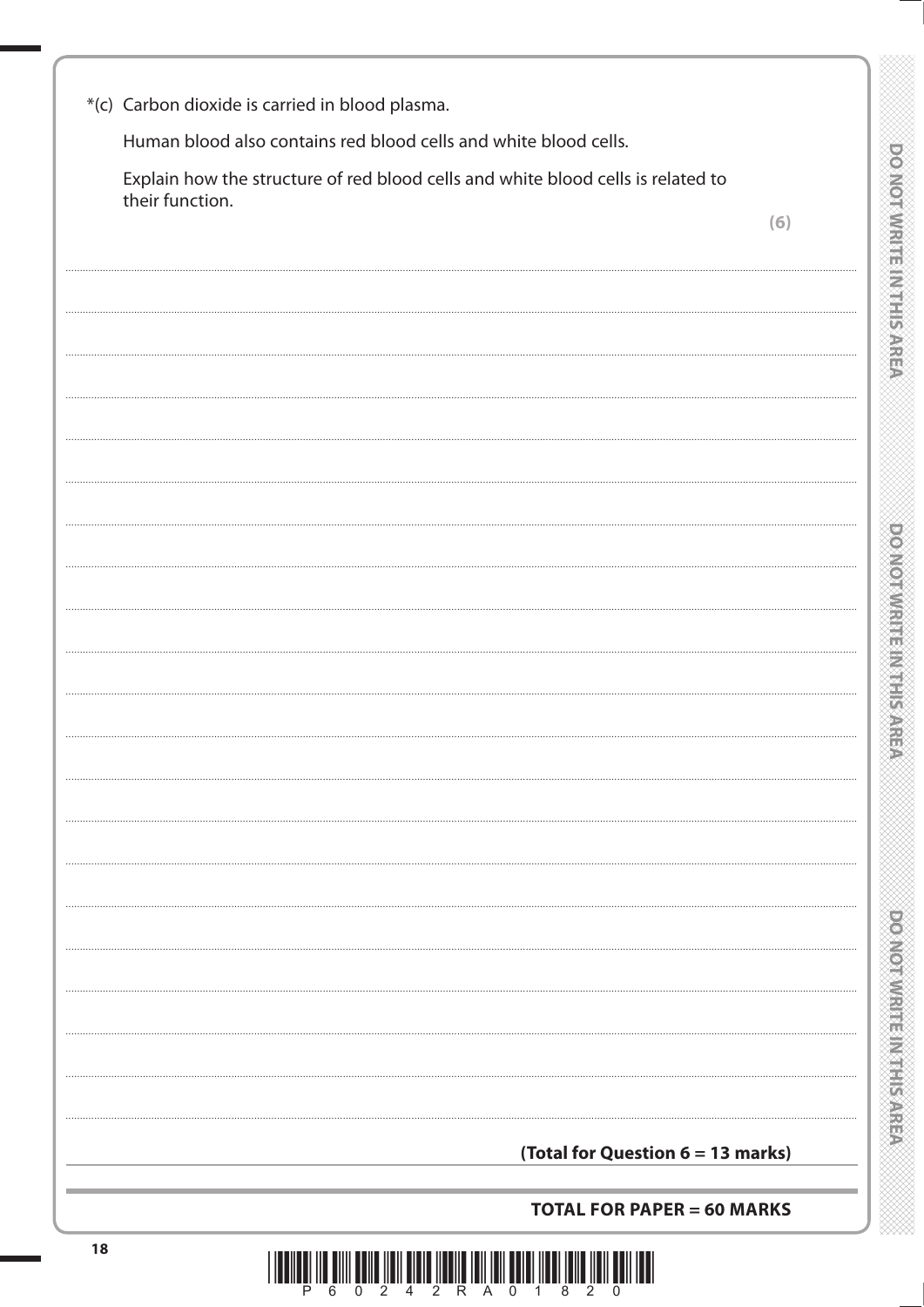**BLANK PAGE**